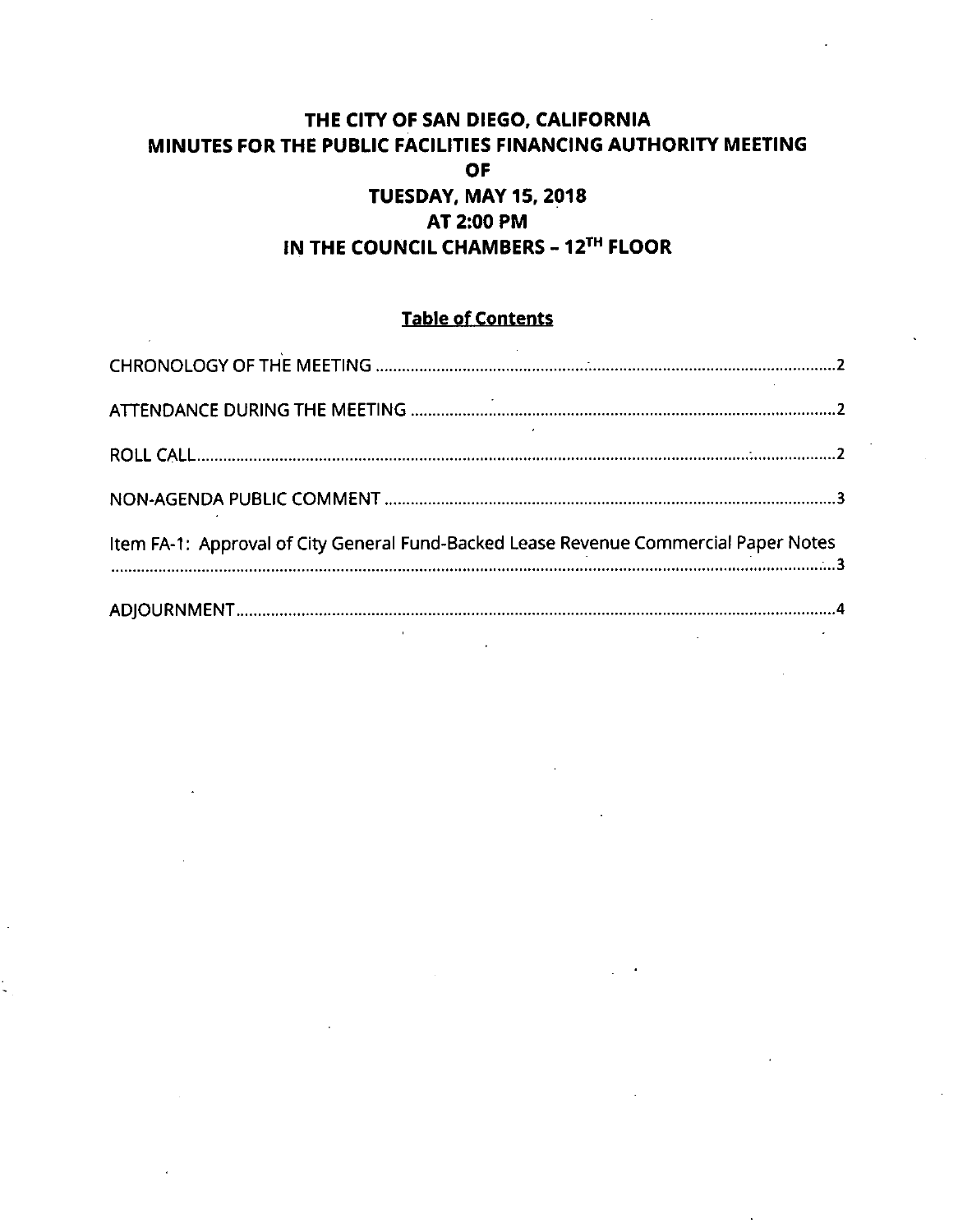**Minutes ofthe Public Facilities Financing Authority of the City of San Diego for the Meeting of Tuesday, May 15,2018**

### CHRONOLOGY OF THE MEETING

The meeting was called to order by Council President Pro Tem Bry at 2:50 p.m. The meeting was adjourned by Council President Pro Tern Bry at 2:51 p.m.

## ATTENDANCE DURING THE MEETING

PRESENT

CD-I Council President Pro Tern Barbara Bry CD-2 Councilmember Lorie Zapf CD-3 Councilmember Chris Ward CD-5 Councilmember Mark Kersey CD-6 Councilmember Chris Cate CD-8 Councilmember David Alvarez CD-9 Councilmember Georgette G6mez

#### ABSENT

CD-4 Council President Myrtle Cole CD-7 Councilmember Scott Sherman

CITY CLERK Maland (li)

## ROLL CALL

(1) Council President Pro Tern Bry-present

- (2) Councilmember Zapf-present
- (3) Councilmember Ward-present

(4) Council President Cole-not present

(5) Councilmember Kersey-present

(6) Councilmember Cate-present

(7) Councilmember Sherman-not present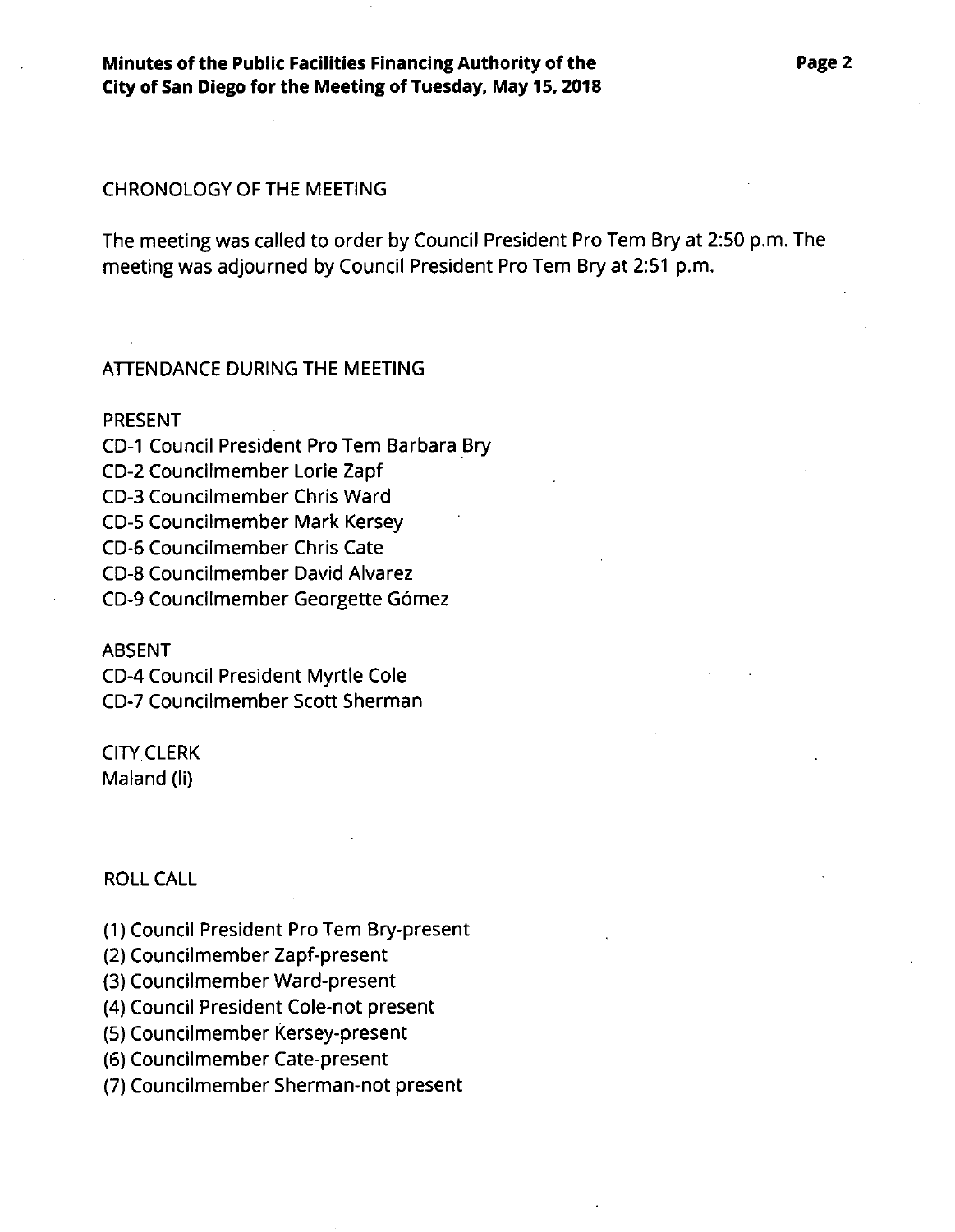(8) Councilmember Alvarez-present (9) Councilmember Gomez-present

NON-AGENDA PUBLIC COMMENT

None.

Item FA-1: Approval of City General Fund-Backed Lease Revenue Commercial Paper Notes.

Total Estimated Cost of Proposed Action and Funding Source: N/A

## **Proposed Actions:**

(FA-2018-5)ADOPTED AS RESOLUTION FA-2018-5

Resolution authorizing various legal documents related to a City General Fund-backed Lease Revenue Commercial Paper Note program, including the site lease, facilities lease, indenture, issuing and paying agency agreement, and dealer agreements and authorizes the issuance of Commercial Paper Notes in an amount not-to-exceed \$80,500,000.

# **This item is not subject to the Mayor's veto.**

*Office ofthe CityAttorney; Brant Will, (619) 236-6220*

NOTE: See City Council Agenda of May 15,2018, Item 332, for a companion item.

COUNCIL ACTION: Start Time: 2:50 PM

MOTION BY MARK KERSEY TO ADOPT. Second by Barbara Bry.

Passed by the following vote: Yea: Barbara Bry, Lorie Zapf, Chris Ward, Mark Kersey, Chris Cate, David Alvarez, Georgette Gdmez; Nay: (None); Recused: (None); Not Present: Myrtle Cole, Scott Sherman.